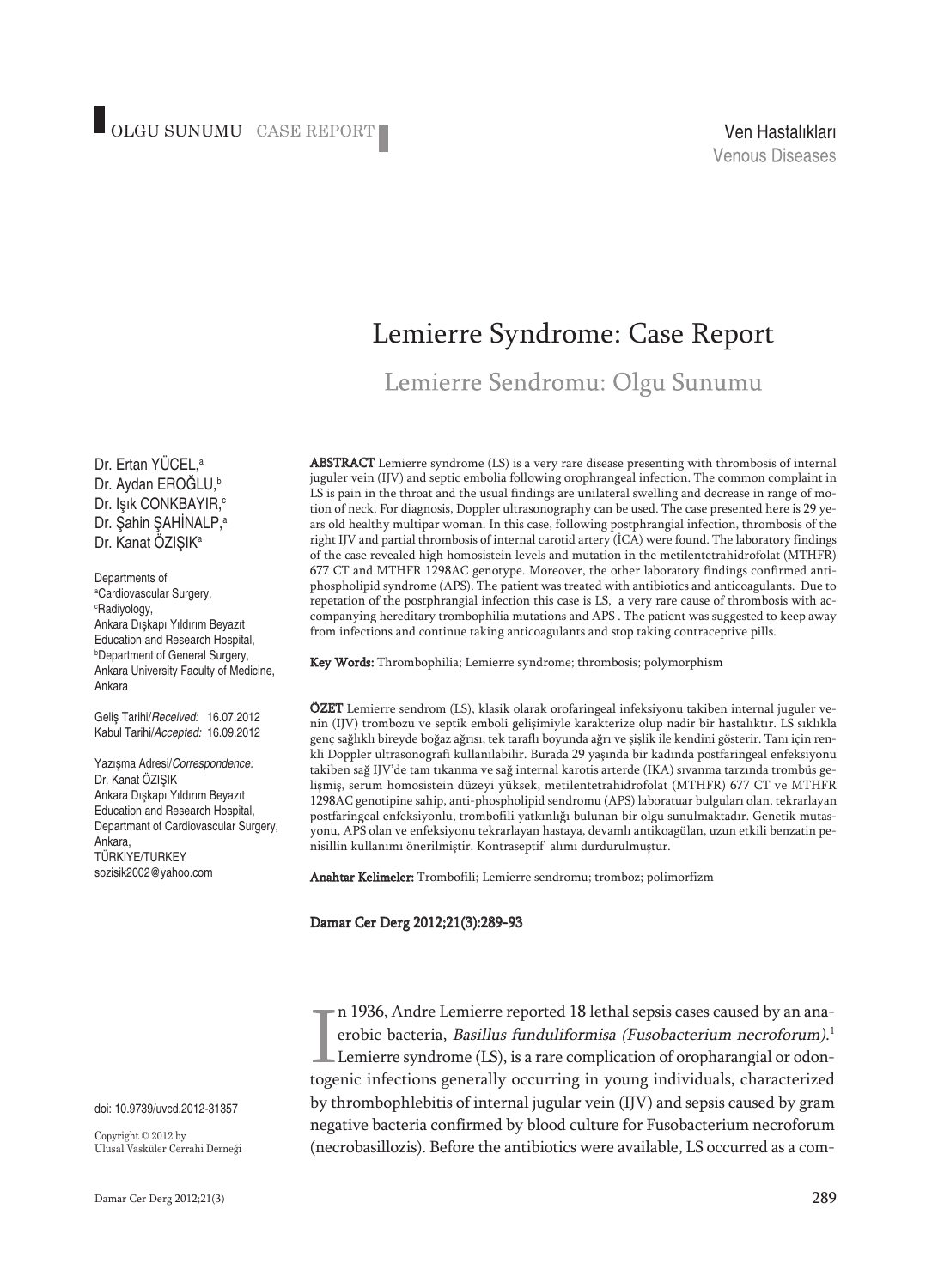plication of phrangitis accompanying paraphryngeal abscess. After clinical use of penicilline, LS was defined as *forgotton disease.<sup>2,3</sup>* Today this syndrome is very rare with an incidence of 0.8 per million occuring due to less use and possible resistance to antibiotics in pharyngeal infections. 3

LS is defined as fever, increase in pain with the motion of the neck, postpharyngitis IJV thrombosis, septic pulmoner embolia, abscess in the liver and arthralgia. <sup>2</sup> The thrombosis in inferior vena cava, cavernous and lateral sinus has also been reported. <sup>4</sup> In very few cases, thrombosis in carotid artery and ischemic stroke were present.<sup>2,5</sup> According to Sinave and colleagues, <sup>6</sup> LE is defined as primary infection of oropharynx, blood culture positive septicemia and thrombosis in IJV, and presence of septic metastases. Although, the mechanism causing thrombosis in blood vessels adjacent to infection/inflammation is unclear, hypercoagulability might be due to anaerobic infection causing thrombosis, Fusobacterium necroforum causing platelet aggregation, the presence of APS, or high levels of Factor V activity. <sup>7</sup> Whether the thrombus formation in LS is a temporary hypertrombotic situation or the present thrombophilia is triggered by acute infection is not known.

### CASE REPORT

The patient (K.E.) was a healthy multiparous woman. The complaints like headache, fatigue, weakness, loss of appetite, swelling, pollakuria, fever, irritation in the throat, palpitation started one year before the diagnosis was made. She had transient ischemic attack, chilling, restricted motion of the neck, and oral lesions before and after the admission to our clinic. After the blaze out of the infection the pain in the neck increased, the motion of the head was limited while numbness in her left arm and visual problems occurred. The patient was treated with antibiotics and anticoagulants. Therefore, isolation of bacteria may not be possible in our case. At initial admission to our clinic smoking and oral contraceptive pills were quitted. On first, third and fifth months of the treatment the infection in the pharynx recurred. The personal and family history of the patient was unremarkable.

Laboratuary findings: All the serum parameters are given in Table 1. The antiphospholipid antibodies were positive. The high homocysteine levels declined after the treatment. The hereditary thrombophilia analyses showed MTHFR 677CT, MTHFR 1298 AC mutations.

Doppler Ultrasound: At the level of right ICA proximal region approximately 12.3x4.6 mm thrombus was present. The IJV was occluded with thrombus (Figure 1, 2). After 12 days of initiation of the treatment the thrombus in right ICA decreased to 8.1 x 3.5 mm in size and recanalization started in IJV (Figure 3). The lymphadenopathies regressed to 13 mm which was 26 mm in initial evaluation before the medication (Figure 4).

| TABLE 1: Laboratory finding.            |                          |
|-----------------------------------------|--------------------------|
| <b>Blood Test; (Initial Evaluation)</b> |                          |
| Hemoglobin: 12.8                        |                          |
| White Blood Count: 5.9 K/ul             |                          |
| Hematocrit: 36.7                        |                          |
| Mean Corpuscular Volume: 81.4           |                          |
| Trombocyte: 160 000/ul                  |                          |
| Peripheral Blood Smear;                 |                          |
| Neutrophils: %68                        |                          |
| Monocytes: %12                          |                          |
| Sedimentation Test:: 50 mm /S           |                          |
| Coagulation Test:                       |                          |
| Protein-C,:70.516 (70-140%)             |                          |
| Protein S: 55.980 (58-130%),            |                          |
| Antithrombin III : 88.452 (75-125%)     |                          |
| Homocysteine-1                          | 14.2 (5-12)              |
| Homocysteine -2                         | 8.60 (12-15)             |
| Fibrinogen                              | 451.8 mg/dl (180-350)    |
| <b>Genetic Mutation</b>                 |                          |
| Prothrombin F20210A                     | Mutation (-)             |
| Factor V Leiden                         | Mutation (-)             |
| MTHFR A120C-DL                          | Heterozigot Mutation (+) |
| MTHFR C677T-DL                          | Heteozigot Mutation (+)  |
| Anti-Phospholipid antibodies sendrome   |                          |
| Lupus antigen LA1/LA2                   | <2.0 pozitif (0.8-1.2)   |
| Anti Nuclear Antibody (ANA)             | $(+)$                    |
| Anti-cardiolipin IGG :                  | 84 IU/mL(0-48)           |
| Anti-cardiolipin IGM                    | 142 IU/mL (0-44)         |

MTHFR: Methylene Tetra Hydrofolate Reductase.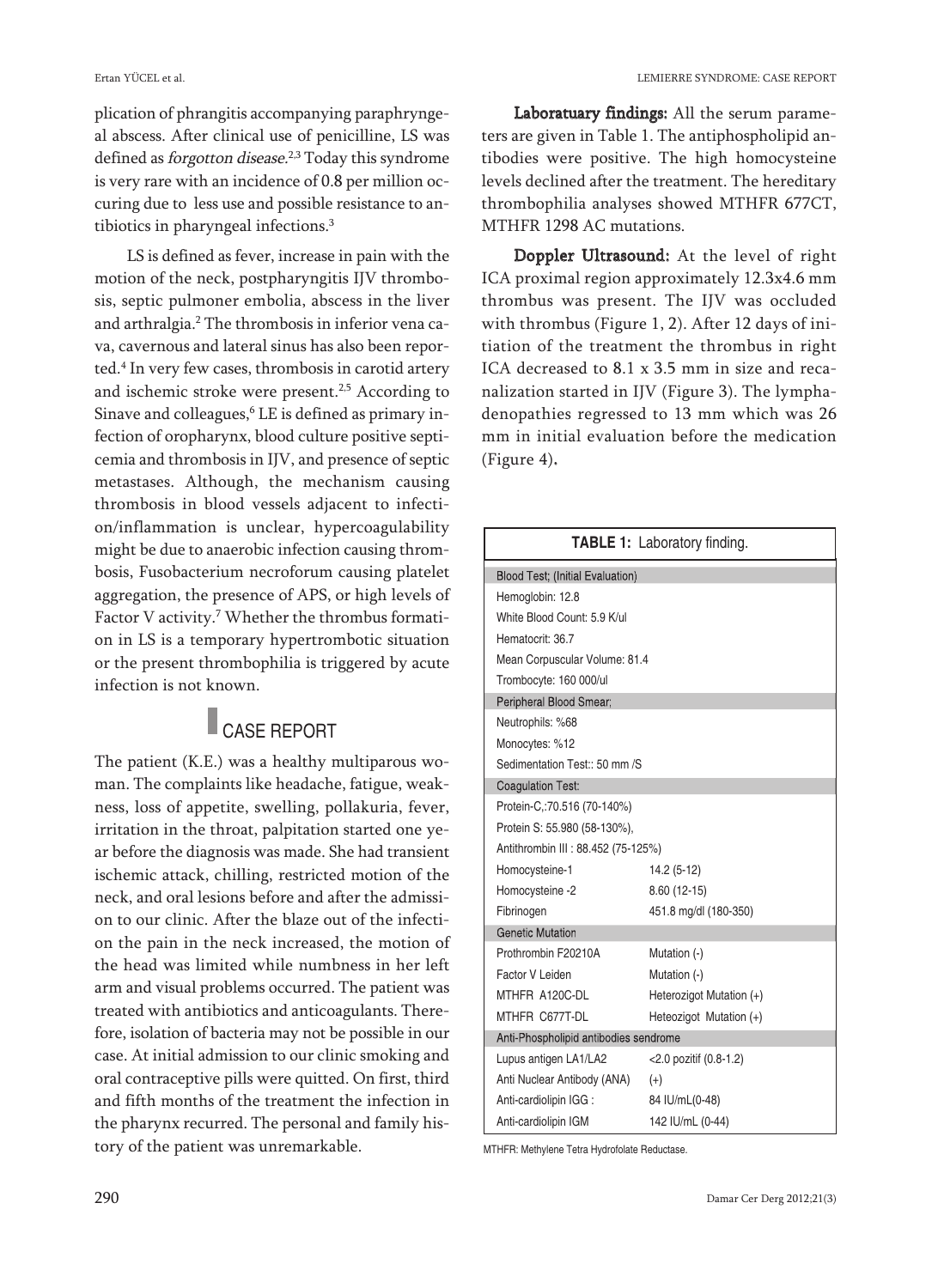

**FIGURE 1:** Carotid Doppler 1: Thrombosis of internal jugular vein, hypertrophic lymphadenopathies and partial thrombosis of right internal carotid artery at the bifurcation.



**FIGURE 2:** Carotid Doppler 2:Thrombosis of internal jugular vein, hypertrophic lymphadenopathies and partial thrombosis of right internal carotid artery at the bifurcation. Carotid Doppler USG showed 12.3x4.6 mm huge thrombus at the level of right ICA.

# **DISCUSSION**

The patients with LS syndrome usually are healthy young adults and they suffer from fever with shivering, bad general status, pain, swelling and decreased range of motion along the sternocleidomastoid muscle due to draining abscess of tonsillar and peri-tonsillar venous supurative thrombophlebitis to IJV. Although LS is usually caused by Fusobacterium necroforum which is a non-pathogen obligatory anaerobic bacteria from the oral flora, Streptococcus viridans, Bacteroides spp, Peptostreptococcus, Enterococcus spp can be the reason<sup>8</sup>

and the symptoms of odontojenic infection, mastoiditis, parotitis or sinusitis can be present. In the classical form of LS the primary infection site is the oropharynx but the thrombosis in the IJV may lead to metastatic infection. Pain and swelling in the anterior cervical region; thrombosis in IJV, embolism may lead to diagnosis.

The physio-pathology of LS is contraversial. It is unknown why Fusobakterium necroforum which is normally found in the flora of oropharynx; gastro-intestinal system and genito-urinary system becomes pathogenic. The insufficiency of the immune defense which may be seconder to an infection may produce an anaerobic atmosphere fa-



**FIGURE 3:** Carotid Doppler 3: After 12 days of initiation of the treatment the thrombus in the partial right ICA decreased to 8.1x3.5 mm in size and recanalization started in IJV.



**FIGURE 4:** Carotid Doppler 4: The lymphadenopathies regressed to 13 mm which was 26 mm in initial evaluation. Also the partial thrombus in the right ICA and IJV decreased.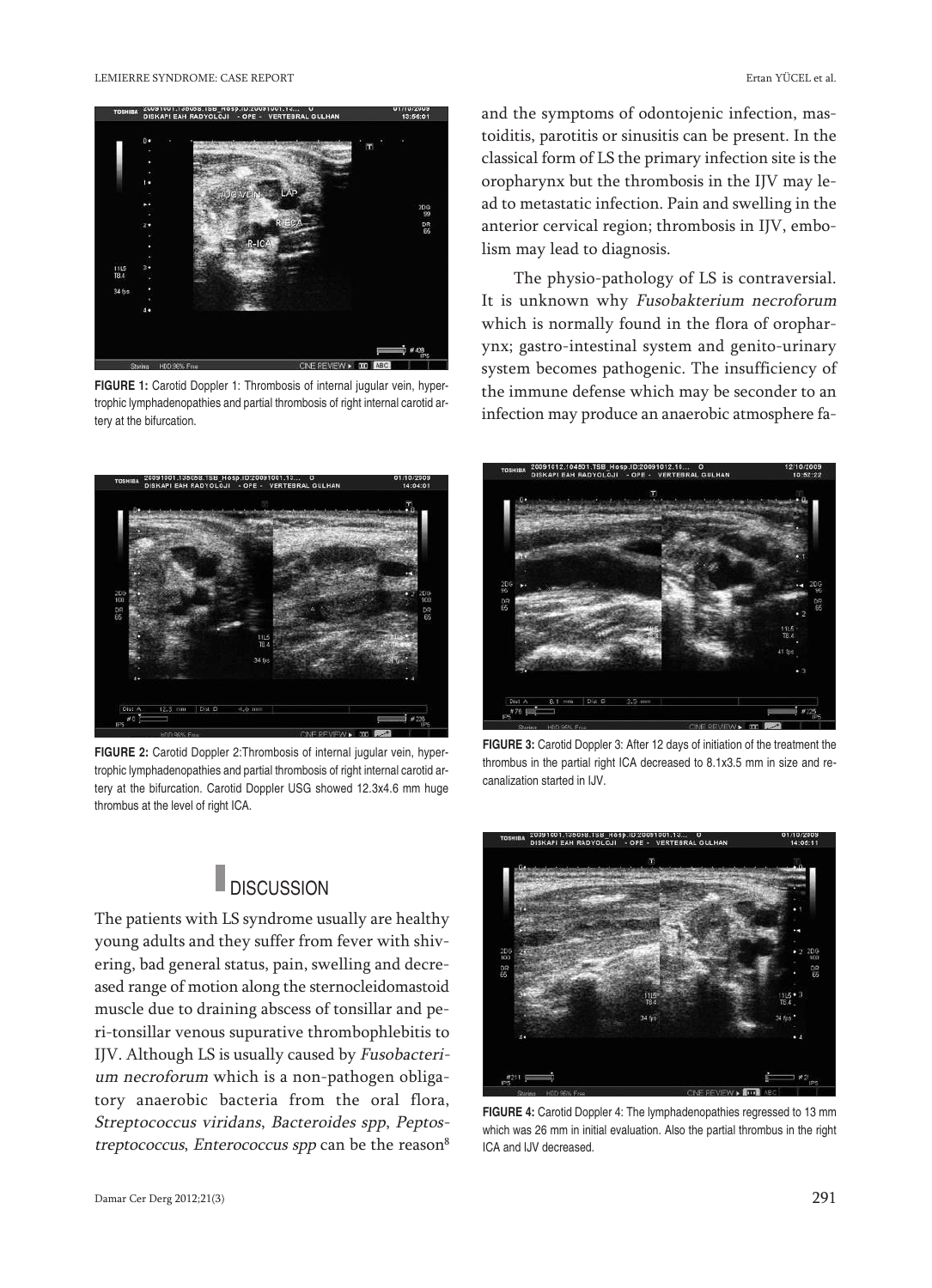cilitating the invasion of the microorganism. The bacteria may cause fibrin and plattelet aggregation, micro-abscess formation and release hemolysin, hemaglutinin and leukosidin. 9

The initiation of the syndrome is infection in the throat. In the seconder phase the invasion of the lateral phrangeal space, IJV thrombophlebitis or as in our case it may cause thrombosis in the artery of carotid. The metastatic spreading of the bacteria may cause systemic coagulopathy. In 95% of the cases, pleuro-pulmonary involvement was reported. Metastatic abscess may be in joints, bones, soft tissues, liver, spleen, kidney and brain. 4,10 The syndrome is usually seen in young adults with mean age of 22 years. ICA thrombosis was reported in 2 cases and cerebral infarct in one. 2

The thrombosis in the adjacent vessels may be due to endothelial damage and platelet aggregation which is caused by the bacteria itself. From the perspective of Virchow, inflammation, systemic hypercoagulability which is altered by infection, venous stasis and endothelial damage may have acted in collaboration. <sup>7</sup> It has been reported that hypercoagulapathy may be related to anti-phospholipid antibodies and elevated factor VIII levels but it is unclear if the formation of the thrombus is caused by temporary hyperthrombotic status or trombophilia which is aggravated by infection. Factor V leiden (FVL) heterozygosity, <sup>10</sup> prothrombin (PT) 20210GA mutation, the polymorphims of MTHFR 677 CT was reported in cases with LS syndrome.<sup>11</sup> In a LS case previously reported by Constantin and colleagues, <sup>12</sup> heterozygote tissue factor (TF 603) associated with protrombogenic factor and homozygote mutation of plasminogen activator inhibitor-1 (PAI-1 4G/4G) was found. In another case, PT G20210A, FVL ve MTHFR C677T polymorphisms were normal. <sup>8</sup> Deficiency of Factor XII (F XII), one

of the major factor in intrinsic pathway of coagulation may lead to thromboembolia. <sup>13</sup> In the case reported here, FVL and PT G20210A were normal, while heterozygote mutations of MTHFR C677T CT and MTHFR A1298C AC were found. Even if the association between high plasma homocysteine levels and VTE is well known, <sup>14</sup> the reported relationship between arterial trombosis and hyperhomocysteinemia in meta-analyses is incompatible according to some studies. 15

Fusobacterium necroforum is sensitive to penicilline, clindamycin, metranidazole and cloramfenikol. <sup>16</sup> In every case, isolation of Fusobacterium necroforumun may not be possible. Therefore, response to antibiotics may indicate it as possible microorganism in the etiology. <sup>10</sup> Before the clinical availability of antibiotics, LS were 90% mortal. Today, with modern antimicrobial treatments this rate declined to 4-12%. <sup>16</sup> Hence, the infection is endovascular and carries the risk of distant metastases, long term antibiotics are required. Although, the use of anticoagulants is suggested by some authors, 13,17 others only used antibiotics. <sup>18</sup> Therefore, use of anticoagulants still under debate. <sup>3</sup> Adding anticoagulants to medical treatment with antibiotics is recommended as this combined treatment provides rapid resolution of bacterial infection and thrombophlebitis which in this manner minimizes the formation of new metastatic focuses. The case presented here claims that LS still exists as sporadic cases. The repetitive postpharyngeal infections, arterial and venous thrombosis in this case support the diagnosis. Moreover, hereditary thrombophilia and markers of APS were also positive in this case. All the preventive measures should be taken to avoid infections in LS. Prescription of anticoagulants for lifelong in cases with genetic mutations and APS is strongly suggested.